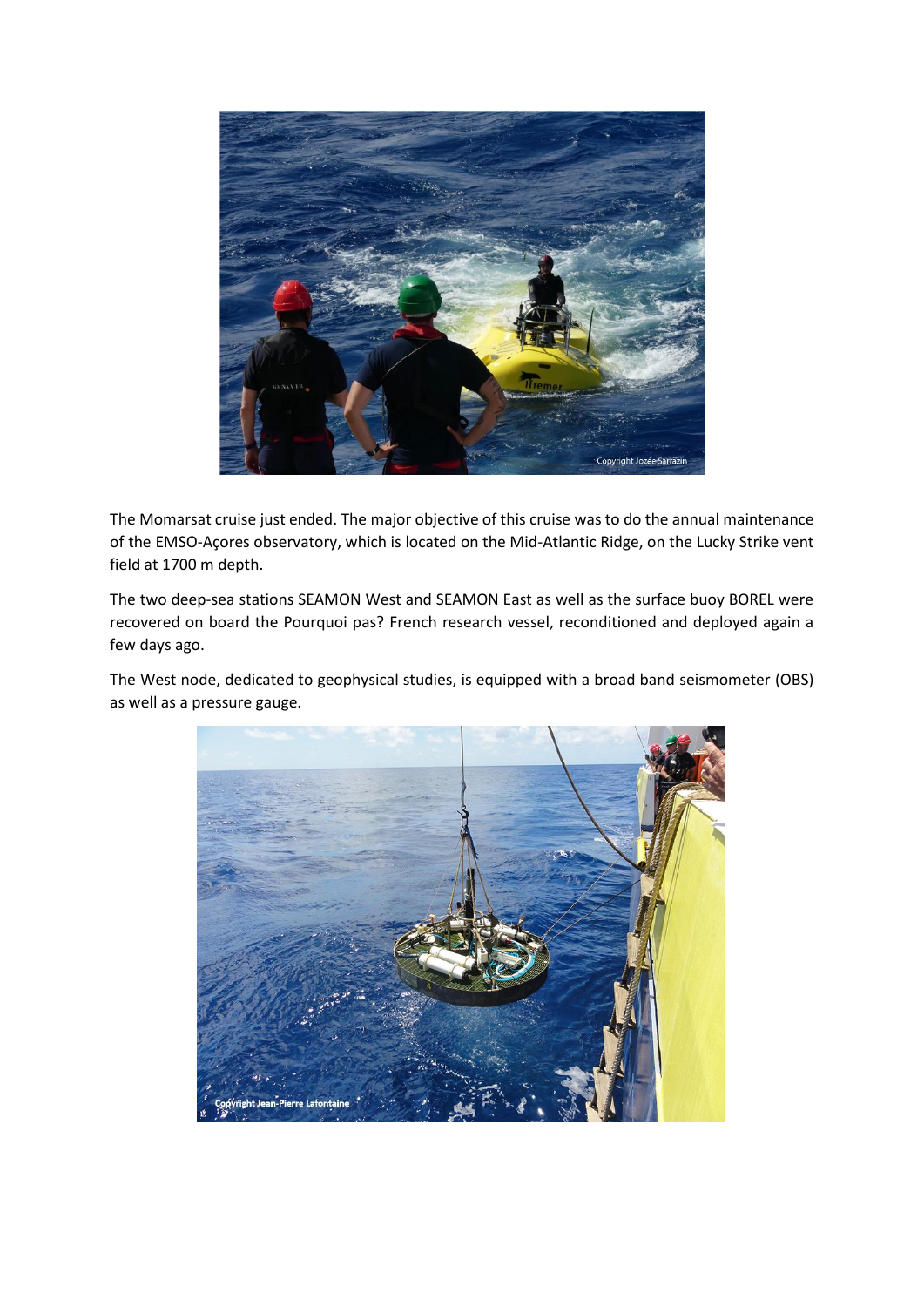The East node is dedicated to ecology, microbiology and fluid chemistry. It includes (1) a connected biological observatory module (TEMPO – equipped with a high-resolution camera and 4 LED lights and an environmental module with a temperature probe, a chemical analyser (for iron) and an oxygen sensor), (2) a turbidimeter, (3) an instrumented microbial colonization module (CISICS), (4) a thermistor chain as well as a (5) chlorinity/temperature sensor (BARS).



The BOREL buoy transmits the data flow from the bottom to the surface and then, to land. It is equipped, in addition to its communication and localization modules, of a geodesic GPS, a meteorological as well as a pH, conductivity and temperature sensor located at 25m below the surface.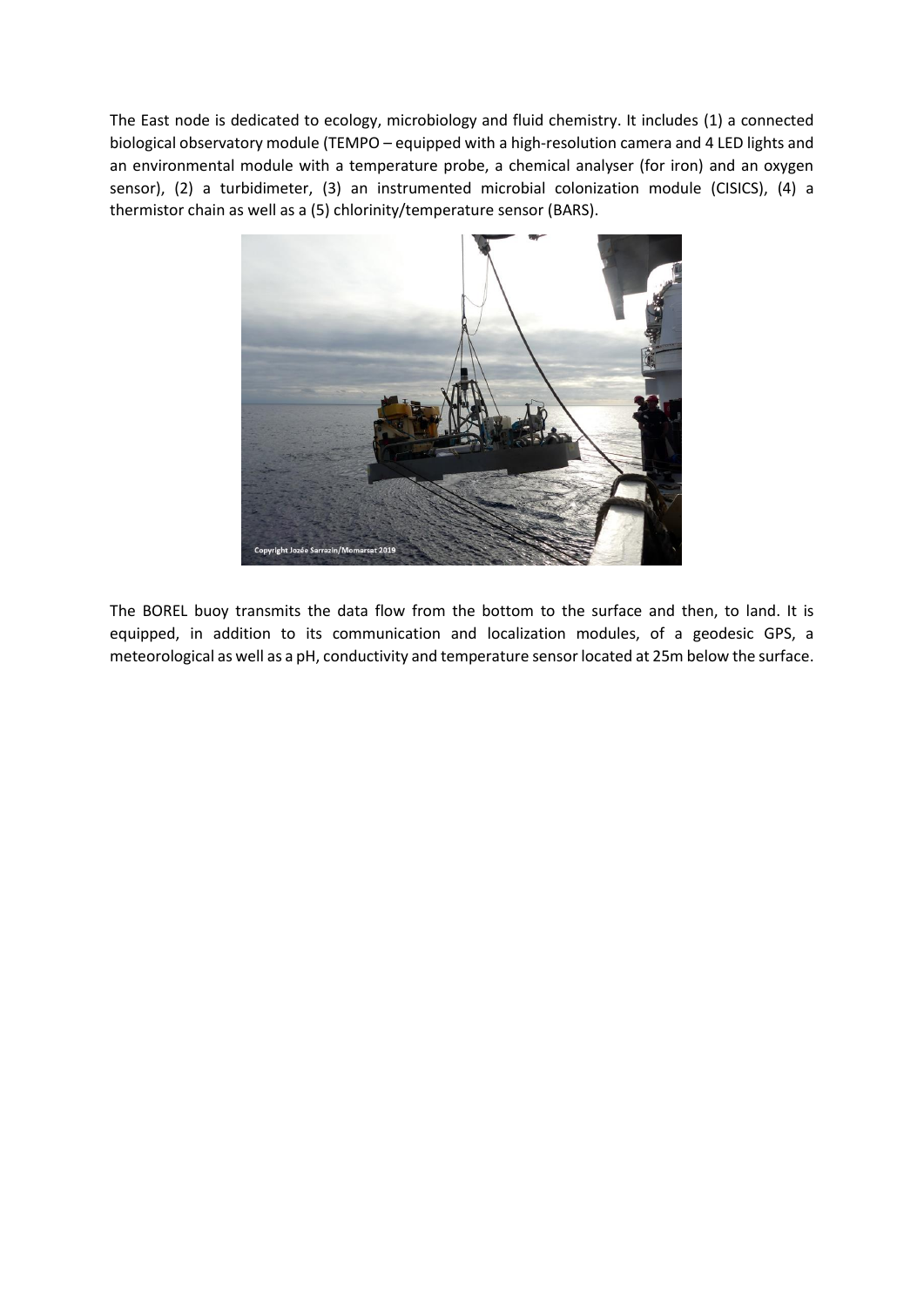

Data are transmitted every 6h with an acoustic link from the bottom to the surface and then via satellite to a land base server where they are decoded, archived and delivered to the scientific community on the EMSO-France web site (http://www.emso-fr.org).

In addition to the connected components, a large number of sensors complete the observatory on Lucky Strike. They include 30 autonomous temperature probes for hydrothermal fluids and diffusion zones, 3 current meters, 2 pressure sensors, 4 OBS, 1 network of 4 hydrophones (Hydroctopus), 4 microbial colonization devices, one autonomous hydrothermal fluid serial sampler (DEAFS) as well as an oceanographic mooring.